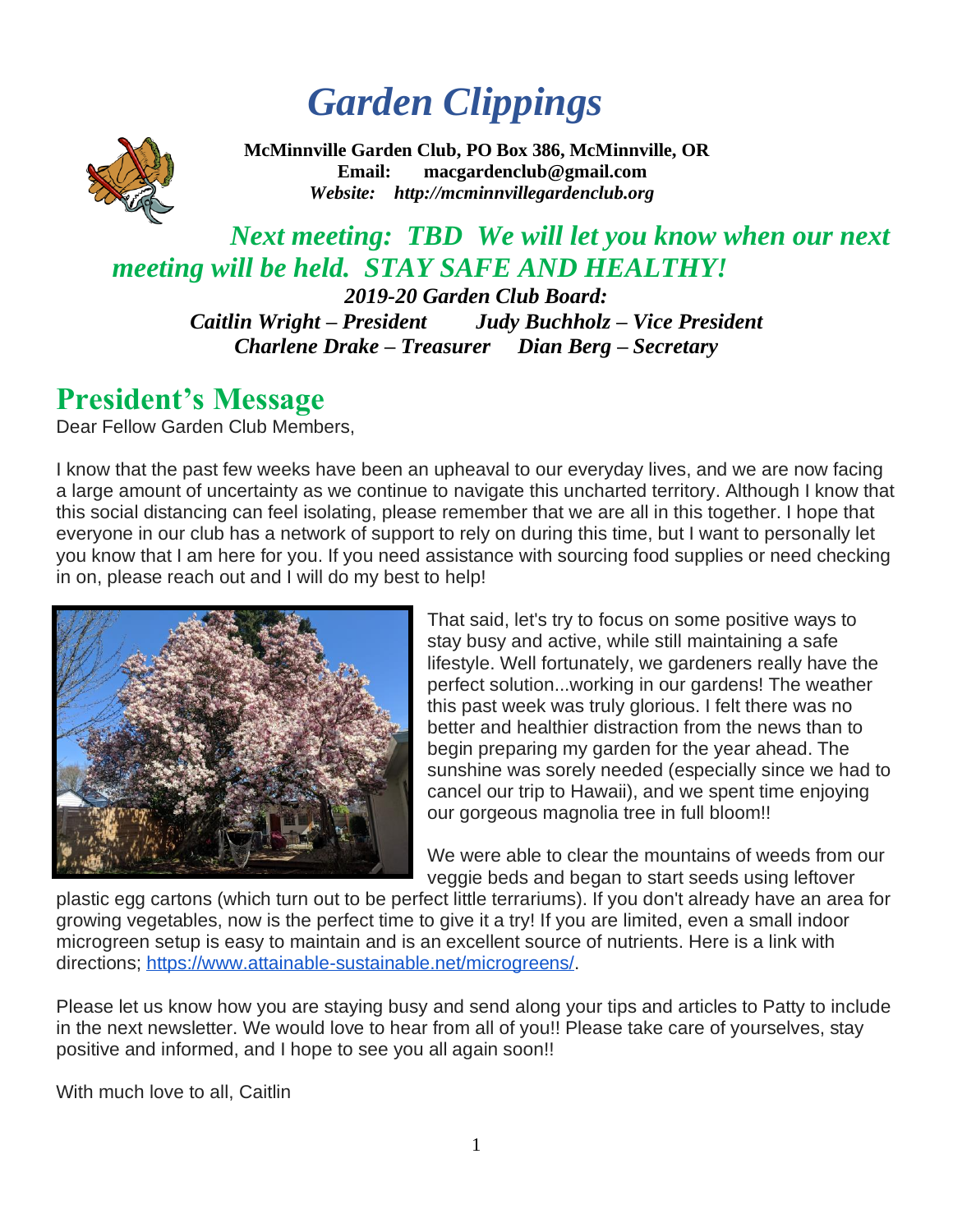# **New Officers for 2020-21**

Two of our garden club members have agreed to share their talents on our board. **Betty Ballantine** has agreed to run for President and **Fran Henderson** for secretary. THANKS SO MUCH! We will have to figure out how we can vote as time progresses.

### **2020 Garden Tour and Faire Updates** Charlene and Dian

We at the McMinnville Garden Club are closely monitoring the Coronavirus impact on public events like our garden tour. With this beautiful weather and the need for social distancing our gardens are providing a valuable comfort and stimulation. By mid-April we will decide if we can proceed with our special 20th Anniversary Garden Tour. Of course, the club will adhere to National and State guidelines, but we are remaining positive and look to providing our community with a pleasant experience. Please take precautions and stay healthy.

### **Pacific Region Garden Club's Convention in Oregon**

#### 77th Annual Convention – **August 17-20, 2020** *"Connecting in a Kaleidoscope of Colors"* Silverton, Oregon at the Oregon Garden Resort

Activities, Meetings and Workshops

The Pacific Region Convention has been **re-scheduled** for August 17-20, with the Post-Convention Tour immediately following on August 21 and 22. It will be the same Convention Plan as before and at The Oregon Garden. The Tour will include a tour of The Evergreen Aviation Museum followed by the lunch hosted by the McMinnville Garden Club as previously planned, which would be Friday, August 21. Confirmation efforts are currently underway to ensure each Tour stop is still a "Go" given the date change.

Your support is greatly appreciated as the Convention Planning Committee works to restore the Convention and convention Tour for guests from the 8 states comprising The Pacific Region. No one knew how great our lives and plans would be affected by this Virus. Stay safe and we'll ride this out together!

Gaye Stewart, Tour Coordinator Pacific Region Convention

**Dahlias** Our speaker for March was going to talk about Dahlias so here's some info online. <https://youtu.be/ExwzinP-teU>

<https://freysdahlias.com/growing-and-care>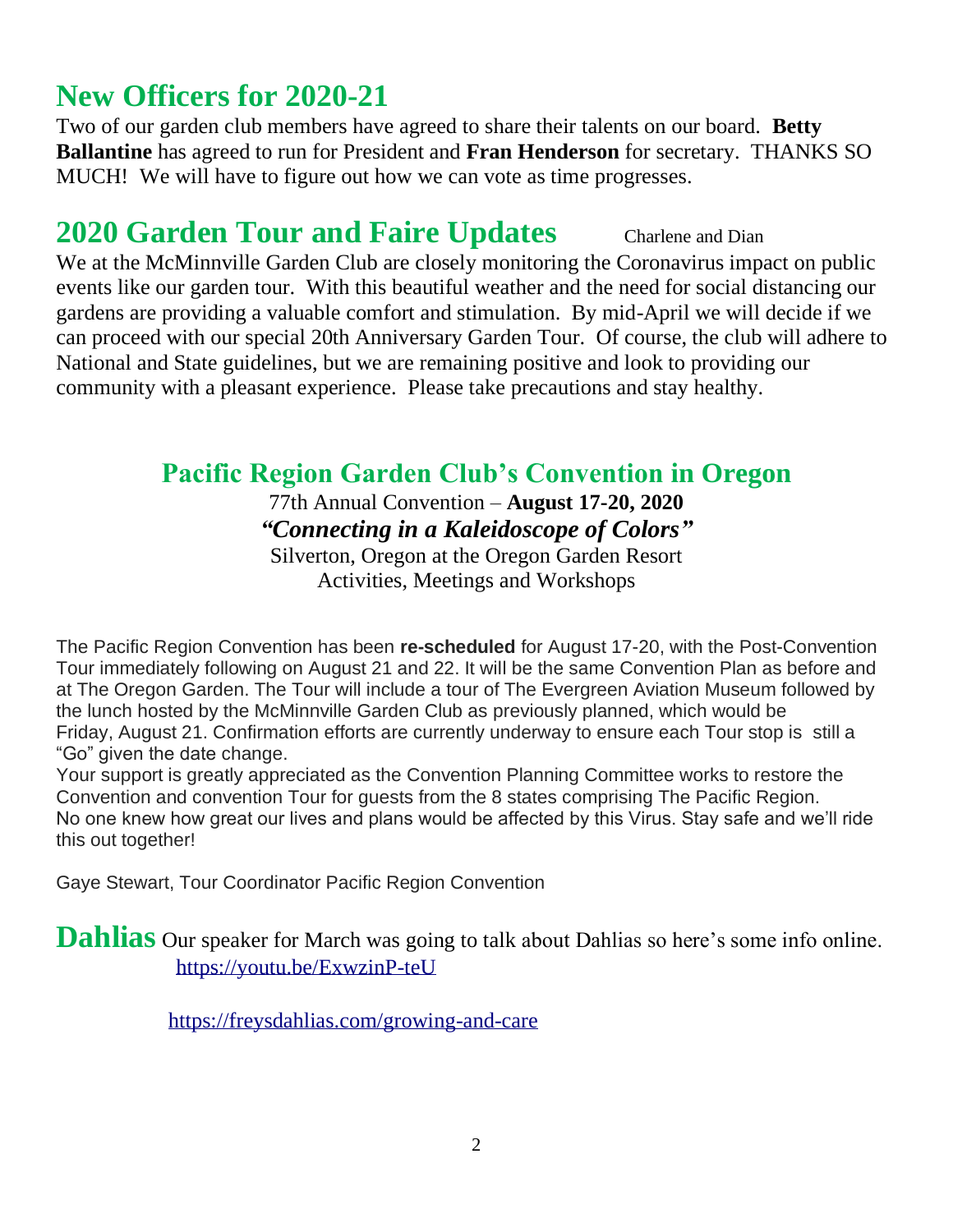# **Email Tip**

One of our members forwarded this email to me. Please be careful what messages you open!

"Just a note, in case you hear from other Mac Garden Club members: I received an email that had (xx a garden club member's xx) name on it but it was NOT your email address. This was a phishing or spam attempt. MGC members should always check the sender's email address before opening an email. If not correct, they shouldn't open it, rather Block Sender, then delete it, immediately.

# **Garden Ramblings** Patty S.



I've heard many different variations as to what you can do with daffodils after they are done blooming. What I read this year follows. Wait until the blooms have turned brown then snip off just the bloom. Leave all the green leaves and stalks to soak up the sun they need in order to set bloom for next year. If you cut them down too soon, you'll have leaves with no blooms next year.



Every year I mean to take time to work on my irises and this year I did! They like for their bulbs to be showing above the ground so they can take in the sun. I must admit I've still had yearly blooms but I'm looking forward to seeing if they are even better this year. AND I'm already trying to get rid of the slugs and snails…..



I finally took time to go through my stash of seeds and decide which I will use and which I won't. Seems I must like the artwork or the thought of the grown plant as I had quite a collection. Some of them went back to 2009….. The extras I've put in my Little Library.

One of my favorite flowers in yards are zinnias. Each year I don't seem to get the seeds in the ground on time. At the nursery I can't bring myself to pay a high price for a single plant knowing I want dozens, so I leave without them. I'm excited this year. I've started them in my shop and hope to be transplanting them into my yard after mid-May.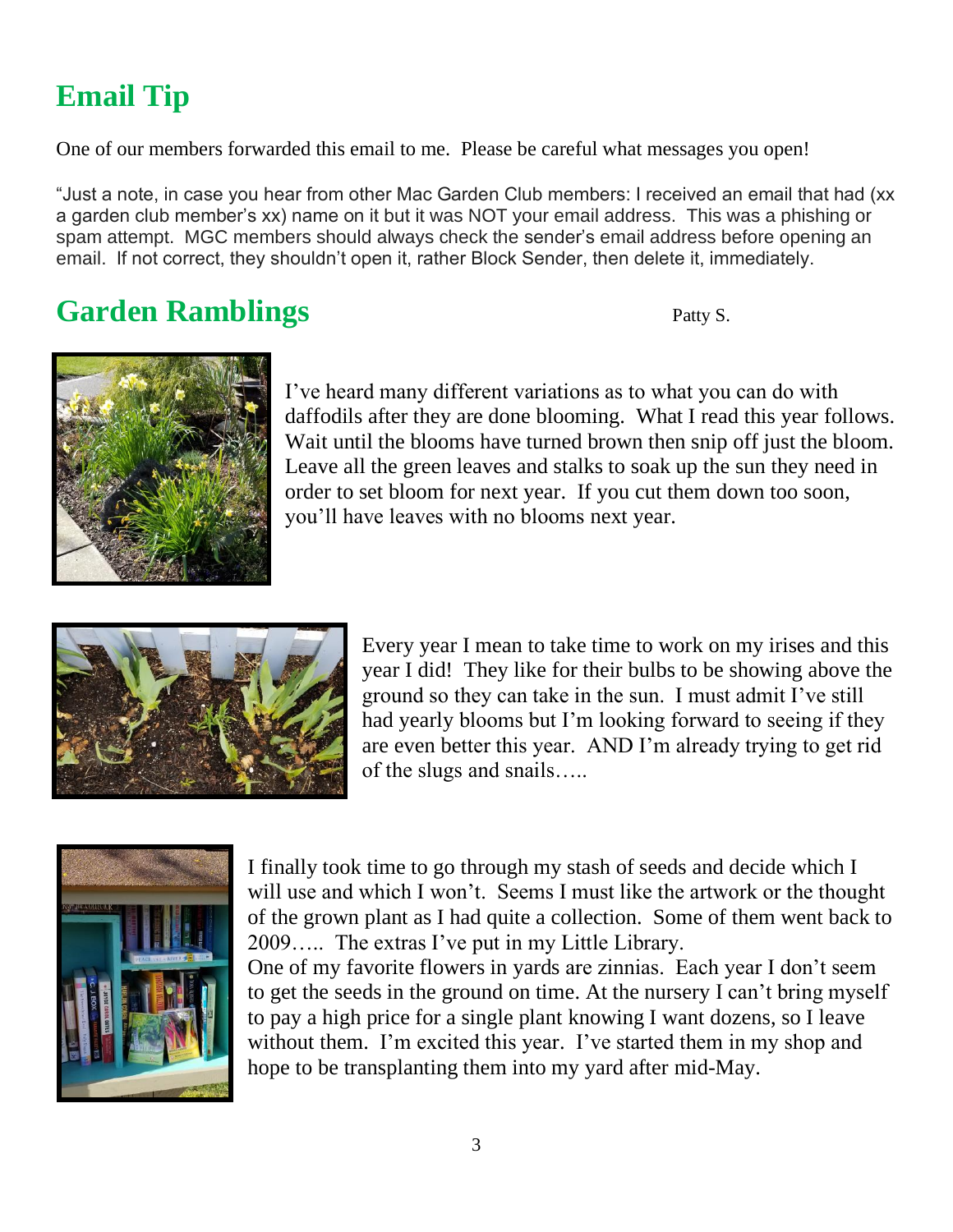### **WHAT HAVE YOU BEEN UP TO? SEND ME YOUR RAMBLINGS FOR THE NEXT NEWSLETTER!**

### **Daily Walk Wanderings**



My husband and I have been wandering through neighborhoods near us on our daily walk. I was pleased to see that the new trees being planted have water tubes to help them get established. Now if the new homeowners will just fill them.

BUT I also noticed they still have green wrap holding them to their stakes that need to be loosened or removed. Several of the tree trunks already had indentations where the wrap is

cutting into them.

Our walks have taken past the houses of some garden club members. Here's a quick glimpse at their yards. When we go pickup groceries, I'll have to drive by others to check them out for you. ENJOY!

**Mildred R.** should be called, "The Primrose Lady". Her yard abounds with incredible primroses in a variety of colors. WOW is all I can say!



Linda K-H. has a lovely hedge in full bloom which smells superb. My husband now says we need that plant! And it is easy to see why she is involved with the Healing Garden project. Her contemplative spot is so calming.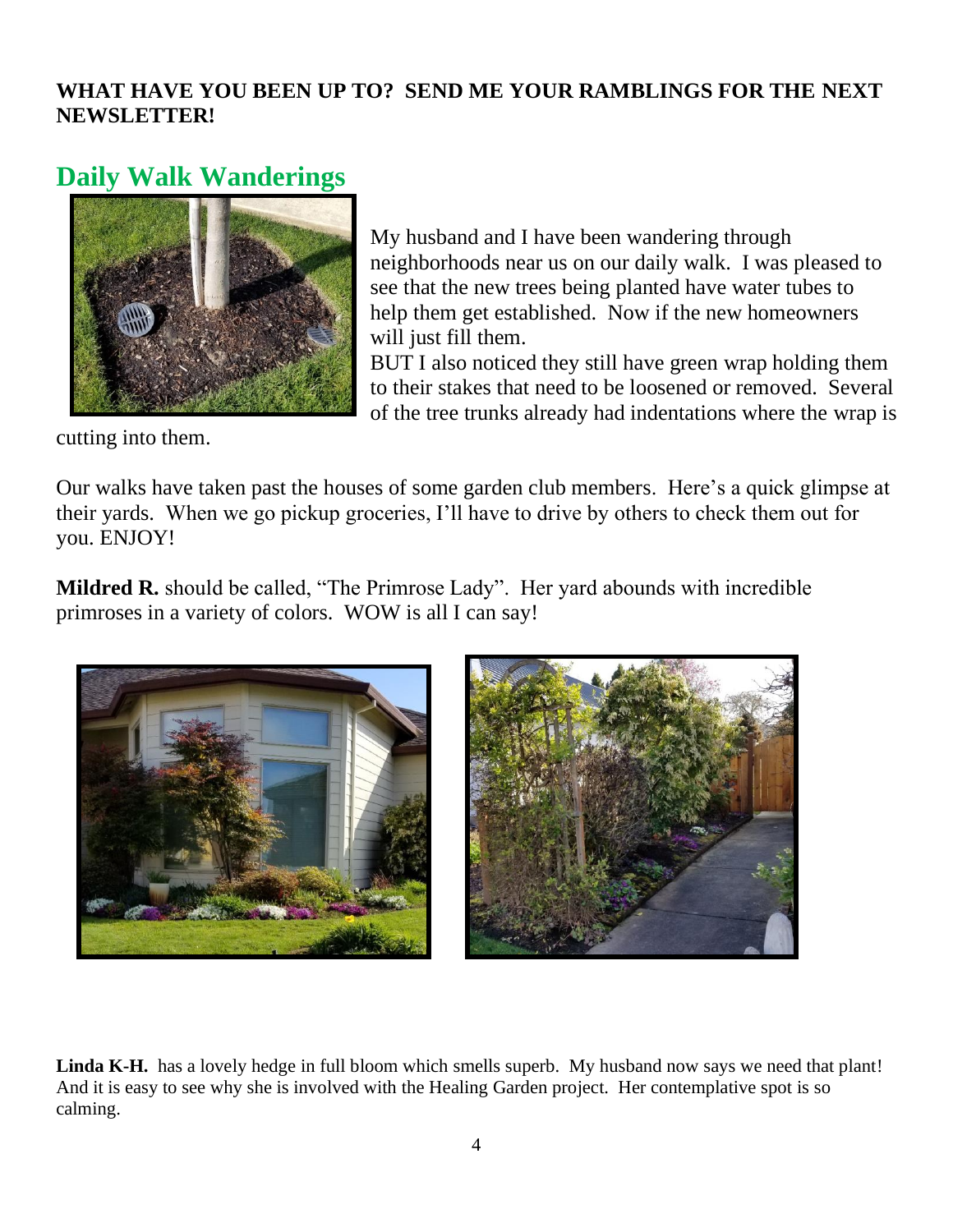

And Jeanne A. has the perfect sunny spot for a Mediterranean plant to flourish.



### **Roses** Janis Stoven

Roses webinar is taught by Colorado State University Extension Master Gardener Roger Heins. Roger spent his career working with Jackson and Perkins (founded in 1872) in marketing and as a geneticist. Roger also introduced several rose cultivars, including Veteran's Honor. Roger has been a Master Gardener since 2014. The webinar took place on March 18, 2020.

<https://www.youtube.com/watch?v=YGDqREexC5Y&feature=youtu.be>

### **Websites to Explore** Patty Sorensen

**Pacific Region National Garden Club's Website** <https://pacificregiongardenclubs.org/> **Pioneer District Website** [http://oregongardenclubspioneer.97048.info/home.aspx](http://oregongardenclubspioneer.97048.info/home.aspx#_blank) **McMinnville Community Garden** [http://www.mcminnvillecg.org](http://www.mcminnvillecg.org/#_blank)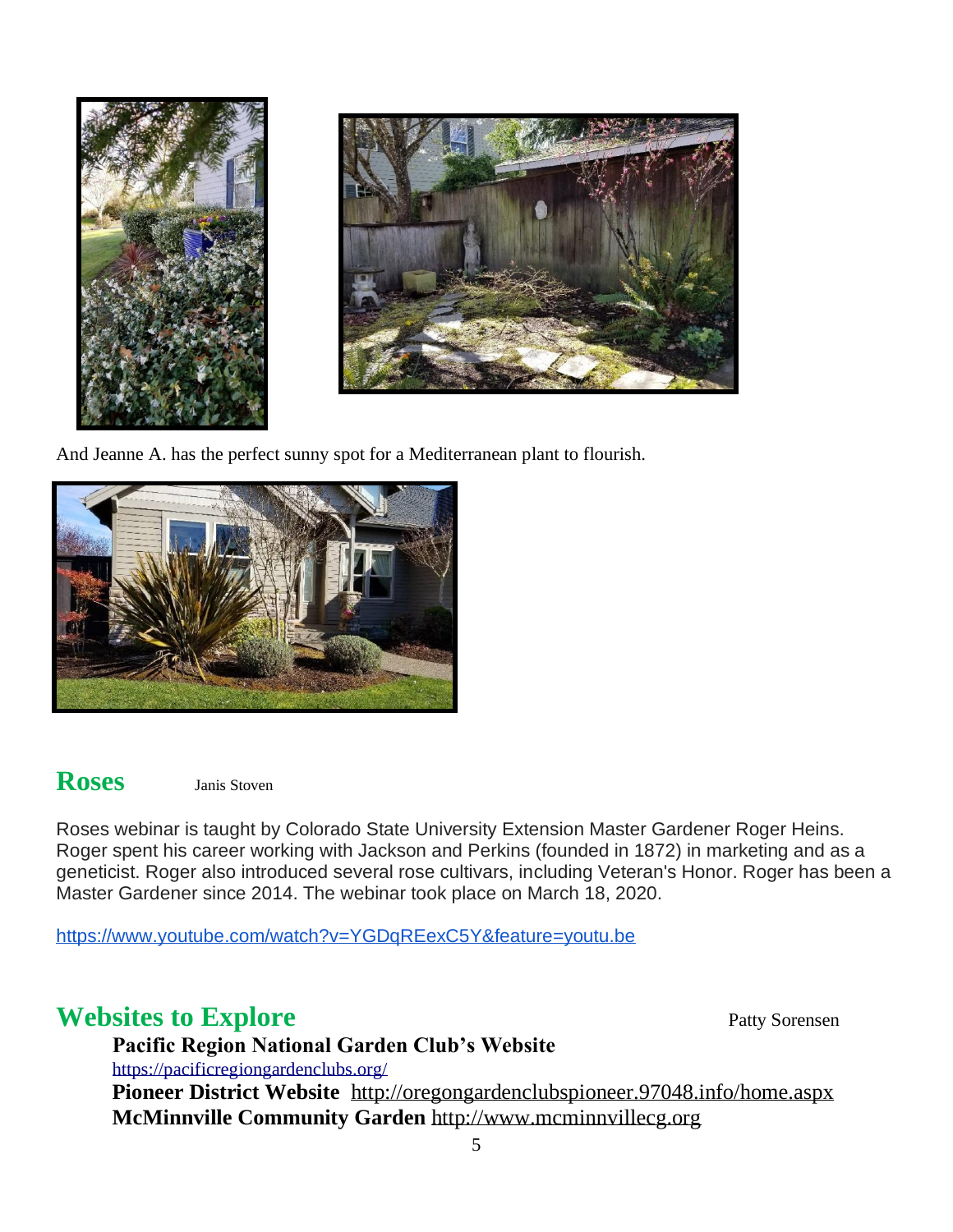#### **Oregon State Garden Club**'s **Website** [http://oregongardenclubs.org](http://oregongardenclubs.org/#_blank) **Yamhill County Master Gardeners**

[https://extension.oregonstate.edu/mg/yamhill/yamhill-county-master-gardener](https://extension.oregonstate.edu/mg/yamhill/yamhill-county-master-gardener-association)[association](https://extension.oregonstate.edu/mg/yamhill/yamhill-county-master-gardener-association)

**How to Test Old Seeds** <https://www.pinterest.com/pin/255368241359069451/>

**March Garden Tour**…(click on SKIP ADS bottom right)

<https://www.youtube.com/watch?v=25sNASzDoHM&feature=youtu.be>

#### **RHS Chelsea Flower Show Goes Virtual**

<https://www.theenglishgarden.co.uk/category/news-and-events/chelsea-flower-show/>

**Many thanks to the Post Office Cleanup crew who worked hard on March 17** to spruce the

**area up!**



### **Help support our local nurseries while following the 6 ft. distance guideline.**

#### **Incahoots** <https://incahoots.biz/product-category/garden-plants/>

We have come up with a different way to do our 2020 Plants by the Flat Sale. Each **Friday**, when we receive the availability list from our grower, we'll update the selection on our website. If you place your order by Monday at 4:00 p.m., your plants will be ready to pick up on Wednesday afternoon or we can even deliver them to your house for no additional charge (McMinnville City Limits). We plan to continue this for the next several weeks if possible.

These are your favorite jumbo pack annuals - six, 6-packs per flat (36 plants total). The regular price per flat is \$29.94, but with this sale they can be yours for \$22.00. (PS note: **full flat** so maybe share with neighbors, friends, etc.)

I would advise keeping an eye on the extended weather forecast, but if you're ready to get started, visit our website [https://incahoots.biz/,](https://incahoots.biz/?fbclid=IwAR1PHPGCKXrBsZ4N86Hfs6MdxRw7rBR1XtVNLB8BLkRfxpy1wa5B360eUO0) see what's available and place your order.

**Kraemers** is OPEN <http://kraemersgarden.com/>